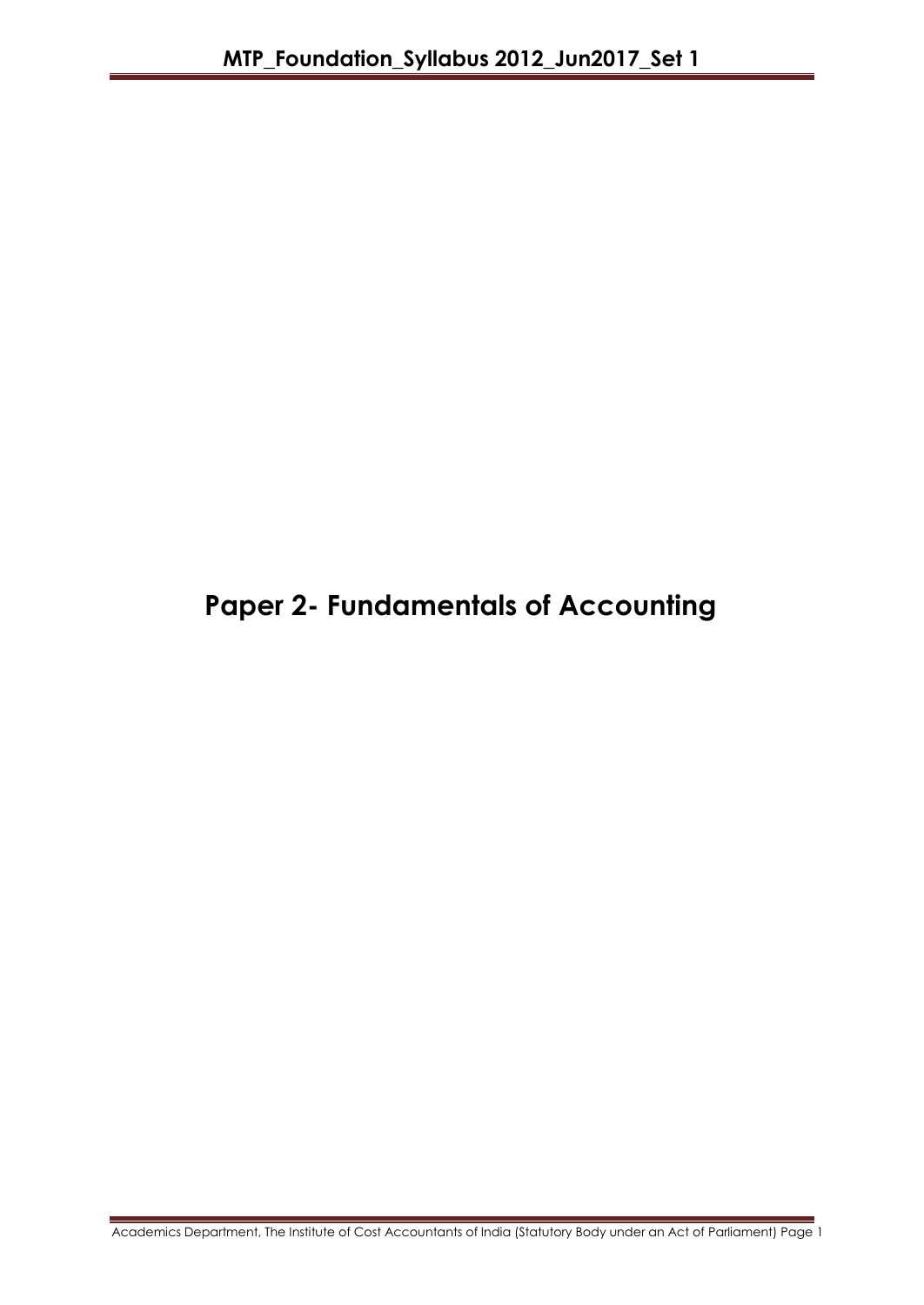# **Paper 2- Fundamentals of Accounting**

| Full Marks: 100                                                                                                                                                                                                                           | Time allowed: 3 hours |
|-------------------------------------------------------------------------------------------------------------------------------------------------------------------------------------------------------------------------------------------|-----------------------|
| $Section - A$                                                                                                                                                                                                                             |                       |
| I. Choose the correct answer from the given four alternatives:                                                                                                                                                                            | $[6 \times 1 = 6]$    |
| (i) Narration are given at the end of<br>(a) Final accounts<br>(b) trial balance each ledger account<br>(c) each ledger accounts<br>(d) Each journal entry                                                                                |                       |
| (ii) A sale of goods to Ram for cash should be debited to:<br>$(a)$ Ram<br>(b) Cash<br>(c) Sales<br>(d) Capital                                                                                                                           |                       |
| (iii) Which of these errors affect only one account<br>(a) errors of casting<br>(b) errors of carry forward<br>(c) errors of posting<br>(d) All the three                                                                                 |                       |
| <b>(iv)</b> Debit balance as per bank pass book means _____<br>(a) Surplus cash<br>(b) Bank overdraft<br>(c) Terms deposits with bank<br>(d) None of these                                                                                |                       |
| (v) The party who is ordered to pay the amount is known as<br>(a) payee<br>(b) drawer<br>(c) drawee<br>(d) endorsee                                                                                                                       |                       |
| (vi) Natural, artificial and representative these three are the three types of<br>Account.<br>(a) Personal<br>(b) Real<br>(c)Nominal<br>(d)Cash                                                                                           |                       |
| II. State whether the following statements are True (or) False.                                                                                                                                                                           | $[6 \times 1 = 6]$    |
| Receipts and payments account is a real account.<br>(i)<br>(ii)<br>Oral bill of exchange is also valid.<br>(iii) Full omission does not affect trial balance.<br>(iv) Under diminishing balance method, depreciation decrease every year. |                       |

- (v) Receipts are recorded on the credit side of each cash book.
- (vi) If del credre commission is paid to the consignee loss on consignment is retained /borne by consignor.

# **III. Journalise the following transactions: [3×2=6]**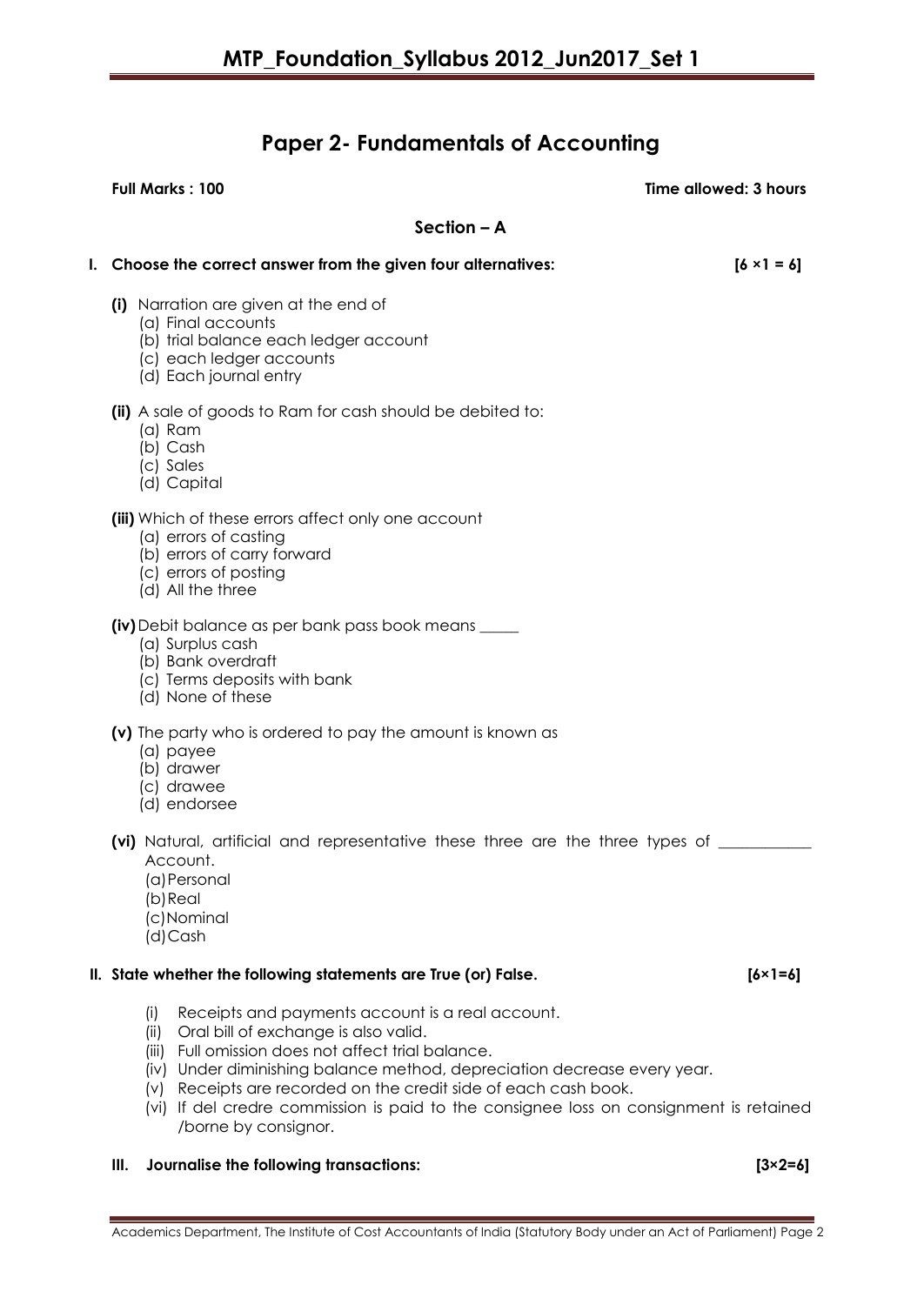- (i) Paid rent out of personal cash by the proprietor for  $\bar{\tau}$  8,000;
- (ii) Bought furniture for resale  $\bar{\tau}$  21,000;
- (iii) Sold Goods for Cash ₹16,000 and to Ms. Roy for ₹20,000, Ms. Roy settled her account less discount  $\bar{\tau}$  1,200.

# **IV. Fill in the Blanks: [6×2=12]**

- (i) Assets A/c has \_\_\_\_\_\_\_\_\_\_\_ balance.
- (ii) Goodwill is an \_\_\_\_\_\_\_\_\_\_\_ asset.
- $(iii)$   $\bar{x}$  800 paid as wages for erecting a machine should be debited to  $A/c$ .
- (iv) Salary Account is a \_\_\_\_\_\_\_\_\_\_\_ A/c.
- (v) Decrease in the amount of creditors results in \_\_\_\_\_\_\_\_\_ in Cash.
- (vi) Drawings will result in \_\_\_\_\_\_\_\_\_\_in the owners capital.

# **V. Match the following: [6×1=6]**

|    | Column 'A'               |    | Column 'B'                  |
|----|--------------------------|----|-----------------------------|
|    | <b>Fixed Asset</b>       | А. | Nominal account             |
| 2. | Modern Academy           | Β. | No depreciation             |
|    | Salary account           |    | Plant and Machinery         |
| 4. | Land                     | D. | Artificial personal account |
| 5. | <b>Building</b>          | Е. | Accountant                  |
| 6. | Cash book is prepared by | F. | Depreciation                |

# **VI. Answer any three questions. Each question carries 8 marks. [3×8=24]**

- **1.** The Bank Pass Book of Miss Geeta showed an overdraft of `9,000 on 31.12.2016. Prepare the Bank Reconciliation Statement based on the following details:
	- (a) Cheques issued but not presented upto 31.12.2016,  $\overline{\epsilon}$  7,250
	- (b) Bank commission  $\bar{\tau}$  50 was entered only in the Pass Book.
	- (c) A cheque for  $\overline{5,500}$  issued in settlement of a debt was encashed on 28.12.2016 but entered in the Cash Book as ₹7,500. **[8] [8]**
- **2.** On 1st January, 2016, Anu sells goods for ₹20,000 to Balu and draws a bill at three months for the amount. Balu accepts it and returns it to Anu. On 1st March, 2016, Balu retires his acceptance under rebate of 12% per annum. Record these transactions in the journals of B. **[8]**
- **3.** One lathe machine whose original value was  $\bar{\tau}$ 2,40,000 on 1.4.2013, being the date of installation was sold on 30.9.2015 for  $\bar{\mathfrak{Z}}$ ,00,000. Depreciation is charged at the rate of 10% on reducing balance. Show machinery account.

**[8]**

- **4.** Write out the Journal Entries to rectify the following errors, using a Suspense Account.
	- (1) Goods of the value of  $\overline{500}$  returned by Mr. Gupta were entered in the Sales Day Book and posted there from to the credit of his account;
	- (2) A sale of  $\bar{\tau}$  400 made to Mr. Mitra was correctly entered in the Sales Day Book but wrongly posted to the debit of Mr. Maitra as  $\text{\texttt{F40}}$ ;
	- (3) The total of "Discount Allowed" column in the Cash Book for the month of November, 2016 amounting to `600 was not posted. **[3+3+2=8]**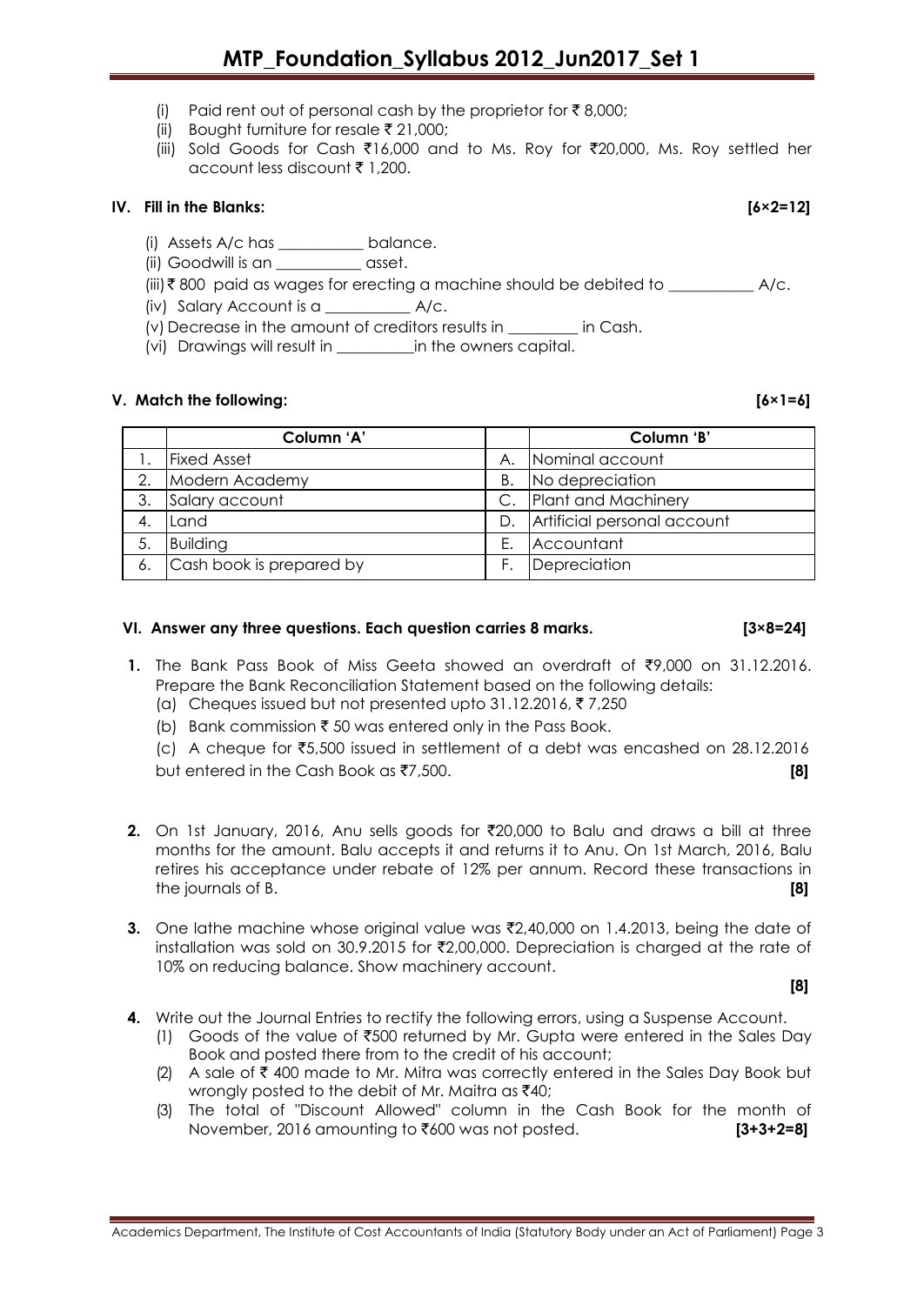**5.** Prepare Trading and Profit and Loss Account of M/s Udayan & Sons for the year ending 31st December, 2016 from following information:

|                       | ₹         |                     | ₹      |
|-----------------------|-----------|---------------------|--------|
| Stock (1-1-2016)      | 4,00,000  | Salaries            | 67,000 |
| Purchases             | 5,10,500  | Rent, rates & taxes | 24,000 |
| Wages                 | 2,01,000  | Depreciation        | 6,000  |
| Carriage              | 10,000    | Repairs             | 12,000 |
| Purchases returns     | 26,500    | Discount allowed    | 25,000 |
| Export duty           | 18,000    | <b>Bad debts</b>    | 18,000 |
| Sales                 | 11,50,000 | Advertisement       | 5,000  |
| Coal & coke           | 50,000    | Gas & water         | 3,000  |
| Sales returns         | 20,000    | Factory lighting    | 5,000  |
| Printing & stationery | 4,500     | General expenses    | 8,000  |
| Stock (31-12-2016)    | 6,00,000  |                     |        |

**[8]**

# **Section – B**

# **I. Choose the correct answer from the given four alternatives: [6×1=6]**

- **(i)** How is the reorder level calculated if stocks out are to be avoided?
	- (a) Maximum Usage x Maximum lead time
	- (b) Maximum usage x Minimum lead time
	- (c) Minimum usage x Maximum lead time
	- (d) Minimum usage x Minimum lead time
	- **(ii)** A Cost Sheet is a -------------- which shows the break-up of cost.
		- (a) Voucher
		- (b) Statement
		- (c) Ledger
		- (d) Journal

# **(iii)** Piece workers are paid wages on

- (a) Piece rate basis.
- (b) Halsey premium plan basis.
- (c) Rowan Plan basis.
- (d) Time rate basis

# **(iv)** Royalties and patent fees paid for using technology is an example of

- (a) Direct Material
- (b) Direct Expenses
- (c) Indirect Labour
- (d) Indirect Expenses
- **(v)** Notional cost is also known as
	- (a) Imputed cost
	- (b) Opportunity cost
	- (c) Out of pocket cost
	- (d) Variable cost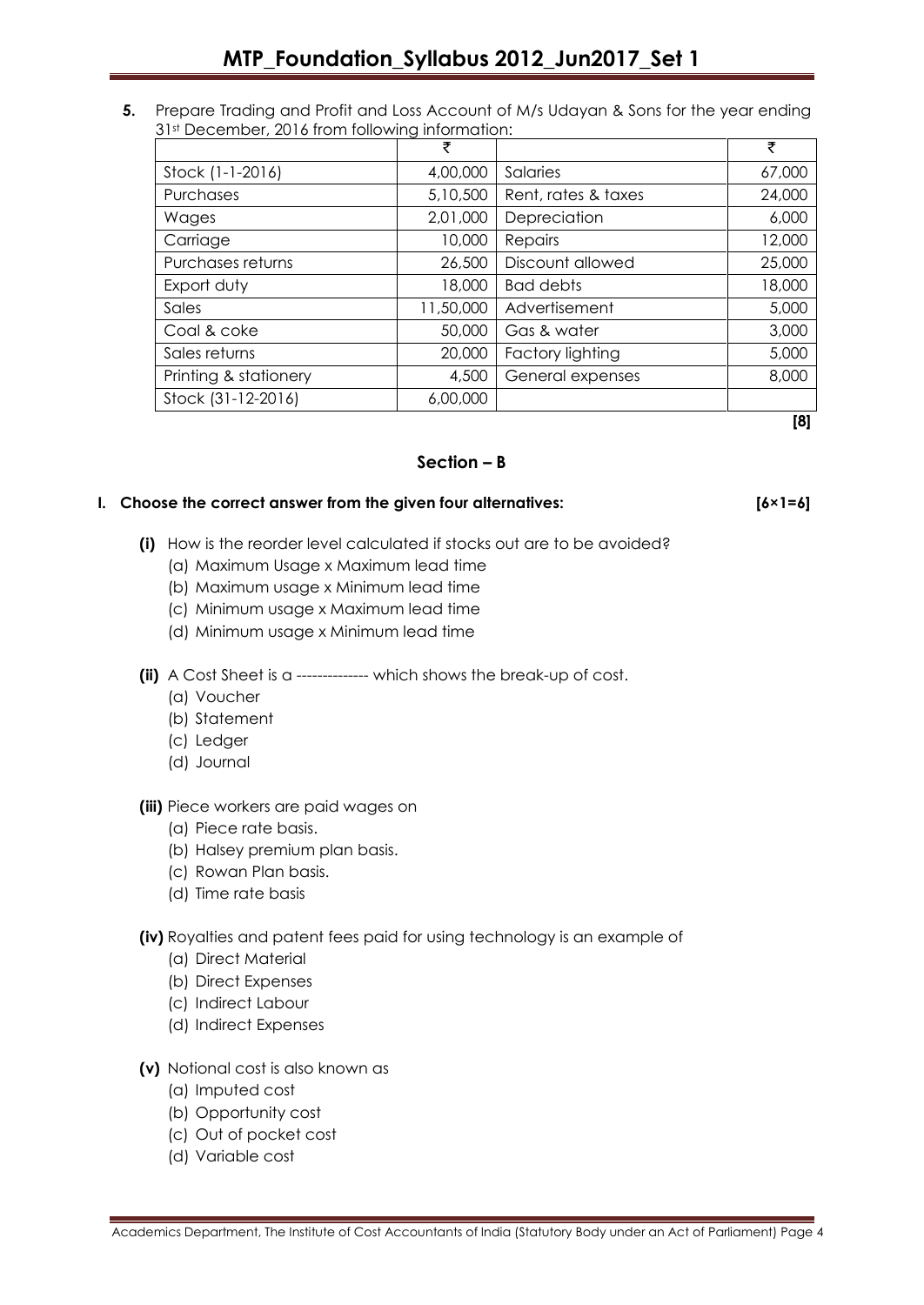- **(vi)** The P/V Ratio of A Ltd. is 50% and margin of safety is 40%. You are required to calculate the fixed cost if break even sale  $\bar{\tau}1,50,000$ .
	- $(a)$ ₹3,75,000
	- $(b)$  ₹2,50,000
	- $(c)$  ₹60,000
	- $(d)$  ₹75,000

# **II. Fill in the blanks: [6×1=6]**

- (i) Under Halsey Premium Plan, \_\_\_\_ % of time saved is shared by employer
- (ii) EOQ is the \_\_\_\_\_ size of the order at that point ordering and carrying costs are minimized.
- (iii) Fixed Cost of a Company are  $\bar{\tau}$  20,000 and Contribution per unit is  $\bar{\tau}$ 2 then the Break even no. of units are
- (iv) The aggregate of indirect material indirect labour and indirect expenses together is called
- (v) Fixed cost per unit \_\_\_\_with increasing output.
- (vi) Costing is a technique of \_\_

# **III. Match the following: [6×1=6]**

|    | Column 'A'                    |   | Column 'B'                         |
|----|-------------------------------|---|------------------------------------|
|    | $CAS$ 10                      | A | Selective Control of Inventory     |
| 2. | Advertisement                 | В | Fixed                              |
| 3. | <b>Flex Method</b>            |   | <b>Direct Expenses</b>             |
| 4. | ABC Analysis                  | D | Measurement of Labour Turn-over    |
| 5. | Breakeven point (in Quantity) | F | Sales value                        |
| 6. | Variable cost per unit        |   | Fixed Cost / Contribution per unit |

# **IV.** State whether the following statements are True (or) False. [6×1=6]

- (i) Direct wages is a variable cost.
- (ii) For decision making, absorption costing is more suitable than marginal costing.
- (iii) Overhead and conversion cost are inter-changeable terms.
- (iv) Financial accounts provide information for determination of profit or loss
- (v) Scrap is a residue which in a manufacturing process but has no recoverable value.
- (vi) Cost accounting is an instrument of management control.

### **V. Answer any two questions out of four questions [8×2=16]**

- **1.** A company purchased 1200 kg of raw material @ ₹20 per kg. from a supplier. A trade discount of 20% on above price was applicable. Total freight paid was `240 and insurance was 2.5% on the net present value paid by the purchaser. Calculate the total cost of material purchased and the per kg material cost. **[8]**
- **2.** Two components X and Y are used as follows: Normal usage 50 units per week each Minimum usage 25 units per week each